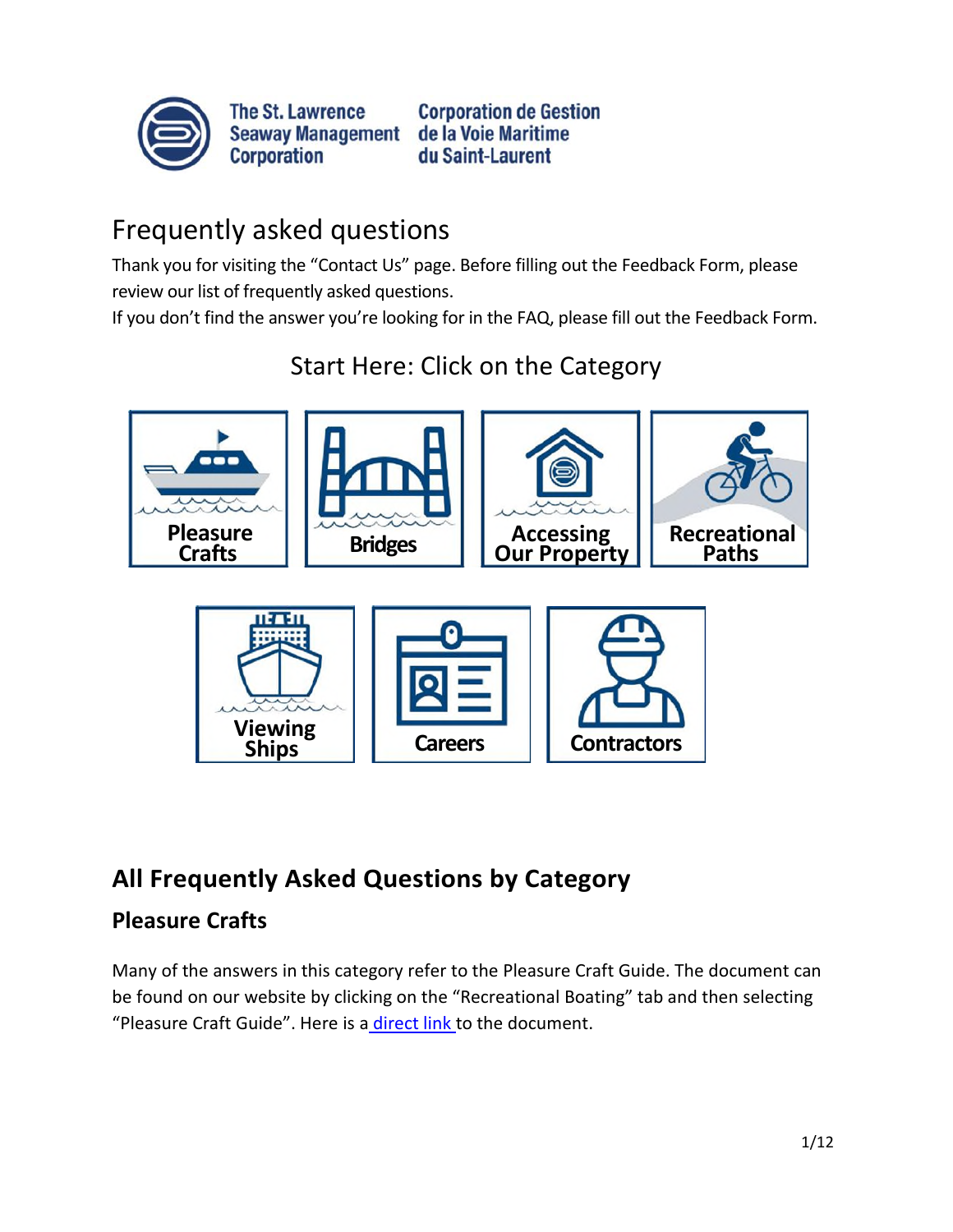#### 1. **When does the Pleasure Craft season begin and end in 2022?**

Welland Canal: May 1, 2022 – November 1, 2022

Montreal Lake/Ontario section: Pre-opening weekend: May 20, 2022 – May 22, 2022 Official pleasure Craft season: May 27, 2022 – October 10, 2022 Post-closing weekend: October 14, 2022 – October 16 2022

#### **2. What are the pleasure craft tolls?**

| <b>South Shore Canal</b><br>St. Lambert Lock<br>Côte Ste Catherine | \$25.00 CAD<br>\$25.00 CAD   |
|--------------------------------------------------------------------|------------------------------|
| <b>Beauharnois Canal</b>                                           |                              |
| Locks 3&4                                                          | \$50.00 CAD (for both)       |
| <b>Iroquois Canal</b>                                              |                              |
| Iroquois lock                                                      | \$25.00 CAD                  |
| <b>Welland Canal</b>                                               |                              |
| All eight locks                                                    | \$200.00 CAD (for all eight) |
| U.S. Locks                                                         |                              |

Snell and Eisenhower \$30 per lock

All current tolls are listed on our website. [Please follow this link.](https://greatlakes-seaway.com/en/pleasure-craft/#Tolls)

#### **3. Is cash accepted?**

Please note that since 2021, the St. Lawrence Seaway Management Corporation no longer accepts cash, and that automatic ticket dispensers located on the pleasure craft docks next to the locks are no longer be available. The rights of way payment at Canadian locks must be made in advance using ou[r online reservation system.](https://greatlakes-seaway.com/en/recreational-boating/lockage-booking/)

At the American locks in the Montreal/Lake Ontario section, tolls for upbound craft will be collected by the officer in charge at the Bertrand H. Snell lock. Tolls for downbound craft will be collected by the officer in charge at the Dwight D. Eisenhower lock. Every effort should be made to have the exact toll available in cash. No premium will be allowed for currency exchange rates. American locks do not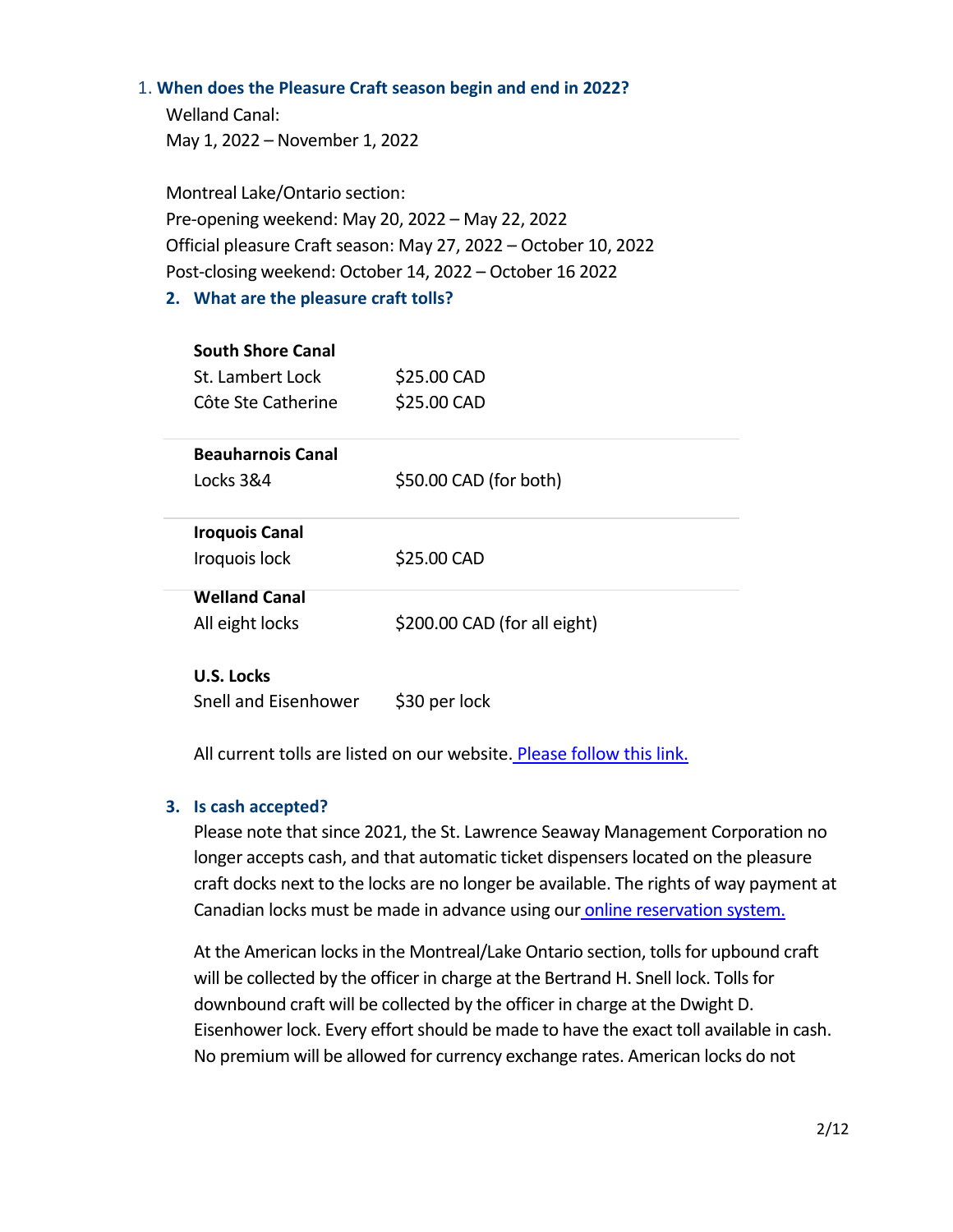accept credit cards nor sell tickets at the locks; however, tickets can be purchased in advance at th[e www.pay.gov](http://www.pay.gov/) [w](http://www.pay.gov/)ebsite.

## **4. Is a reservation required to go through the Canadian locks?**  Yes.

#### **5. How do I make a reservation?**

You must reserve your spot in advance by visiting ou[r online reservation system.](https://greatlakes-seaway.com/en/recreational-boating/lockage-booking/) Log in using your account information. If you don't have an account, you will be prompted to create one.

#### **6. Can I choose to travel through only a few specific locks?**

In the Montreal Lake/Ontario section, you can transit through individual locks except for the Beauharnois locks, which must be done in combination. For the Welland locks, all eight locks must be transited.

#### **7. Where do I find the Pleasure Craft Lockage Schedule?**

Transits through the Welland canal follow the following regular schedule: Upbound transits from Port Weller to Port Colborne are available on Monday, Wednesday, Friday and Sunday. Users with reservations are to be in position at the small boat dock by 09:00 a.m.

Downbound transits from Port Colborne to Port Weller are available Tuesday, Thursday and Saturday. Users with reservations are to be in position at the small boat dock by 07:00 a.m.

In the Montreal Lake/Ontario section, there is one upbound and one downbound lockage in the morning and one upbound and one downbound lockage in the afternoon. On the day of transit, users with reservations are to consult the lockage schedule to determine lockage times for that day. The information is updated daily at approximately 07:30 am. The afternoon lockage times will be revised at noon.

The schedule link can be found by clicking on the "Recreational Boating" tab and then selecting "Pleasure Craft Schedule". Click here for a direct link.

There are no pre-set lockage schedules for the US Snell and Eisenhower Locks.

#### **8. How do I modify or cancel my reservation?**

You may make modifications or cancellations up until 07:00 a.m. on the day of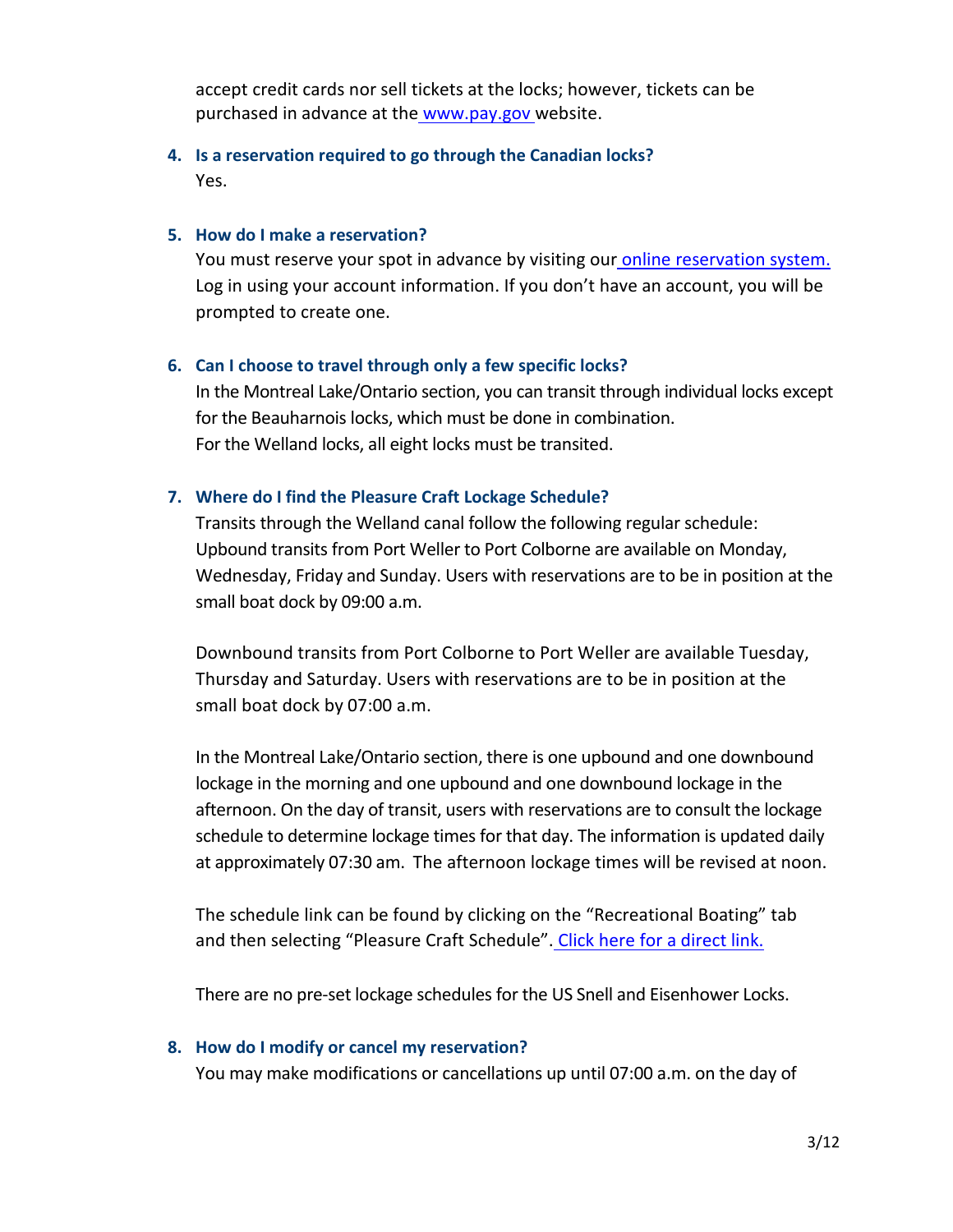transit. To do so, you must log in to th[e online reservation system](https://greatlakes-seaway.com/en/recreational-boating/lockage-booking/) to modify your transaction.

#### **9. Do I get a refund on cancelled reservation**

You qualify for a refund if you cancel your reservation prior to 07:00 a.m. on the day of transit. To cancel, please log in to the [online reservation system.](https://greatlakes-seaway.com/en/recreational-boating/lockage-booking/)

#### **10. Who do I call when I am at the lock/gate?**

For the Montreal/Lake Ontario section, signage will provide information to boaters. Upon arrival, boaters will transit within the hour and will be notified of their turn via the speaker system. Users are to consult the SLSMC website or call 450-672-4115 ext. 2235 in order to find the lockage times for the day. Lockage information is revised daily at approximately 07:30 a.m.

For transit through the Welland Canal, users must be in position at the pleasure craft dock by 09:00 a.m. for upbound transits and by 07:00 a.m. for downbound transits and are asked to report in by calling the Operations Center on VHF Channel 14 (156.7MHz) or via cell phone at 289-690-4344.

#### **11. What is the maximum height permissible for a pleasure craft?**

Clearance beneath bridges is 12 m (39.5 feet) above the waterline. For more details, please refer to p. 5 of the Pleasure Craft Guide.

**12. Are there size requirements for pleasure crafts transiting the Seaway locks?** 

Pleasure crafts must be motor powered, at least 20 feet (6 metres) in length and at least 900 kg (1 ton) in weight.

#### **13. Can I leave my vessel tied up overnight at the lock boat dock?**

No. The locks are open to traffic 24 hours a day. As such, large commercial vessels and small pleasure craft continuously transit the area. For your safety, overnight stays at the docks are forbidden.

Please refer to page 8 of the Guide for more details.

#### **14. Can I moor my boat for the night along the Seaway Canal?**

No. There is no overnight mooring along the Seaway Canal.

#### **15. Am I able to transit the locks without passengers?**

No. In the Welland Canal, because of the higher incidence of water turbulence, all upbound pleasure craft transiting from Locks 1 to 7 must have a minimum of three (3) persons on board, i.e. one operator and two persons capable of tending the lines.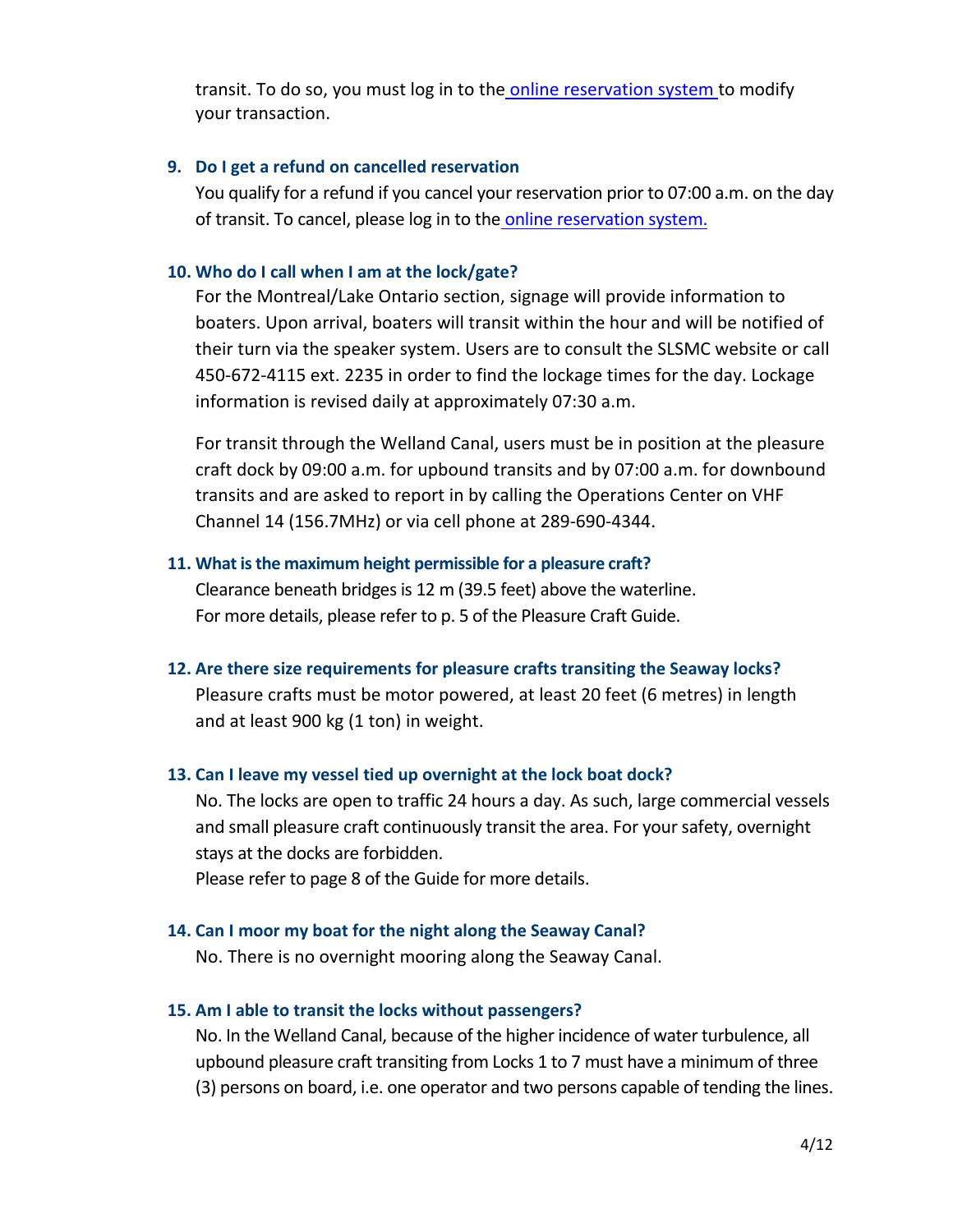A minimum of two (2) persons are required for downbound transits.

In the Montreal/Lake Ontario section, a minimum of two (2) persons are required on board for upbound and downbound transits. Please refer to p. 17 of the Pleasure Craft Guide.

## **16. Am I able to tow small watercraft through the locks (e.g. inflatable boat, sea-doo, etc.)**

No. Small personal watercraft or dinghies are not permitted to be towed behind a pleasure craft during passage through Canadian locks. These boats should be securely stowed on the deck of the pleasure craft during passage. Please refer to p. 2 of the Pleasure Craft Guide.

- **17. Am I able to cross the border in my pleasure craft?** Pleasure Craft users wishing to cross the international border to transit the locks should first consult with CBSA or Homeland Security.
- **18. What type of lifejacket or personal flotation device (PFD) is required to pass through Canadian locks and navigate in Canadian waters?**

You are required by law to have a lifejacket or PFD (Personal Flotation Device) on board for each person on a watercraft . For all the details on the [Canadian-approved types, click here](https://tc.canada.ca/en/marine-transportation/getting-started-safe-boating/choosing-lifejackets-personal-flotation-devices-pfds)[.](https://tc.canada.ca/en/marine-transportation/getting-started-safe-boating/choosing-lifejackets-personal-flotation-devices-pfds)

**19. How do I get the latest updates relevant to Pleasure Craft owners?** 

[Subscribe here](https://greatlakes-seaway.com/en/news-information/subscribe-to-news-broadcast/)[,](https://greatlakes-seaway.com/en/news-information/subscribe-to-news-broadcast/) free of charge, to receive Seaway Pleasure Craft Bulletins by email. This link can be found on our website by clicking on the "Recreational Boating["](https://greatlakes-seaway.com/en/recreational-boating/pleasure-craft-bulletins/) tab and then by selecting "[Pleasure Craft Bulletins](https://greatlakes-seaway.com/en/recreational-boating/pleasure-craft-bulletins/)".

#### **20. How long does it take to transit the locks?**

A typical lockage can take between 30 and 45minutes. Transiting the Welland canal typically takes on average 10 hours but transit time may exceed 12 hours and the crew should be prepared to man the craft continuously for that time.

**21. Are there any COVID-19 protocols currently in place?**  There are currently no restrictions in place.

## **Bridges**

1. **Where can I find the status of the bridges?**  Visit the [Bridge Status page](https://greatlakes-seaway.com/en/recreational-boating/bridge-status/) on our website\*.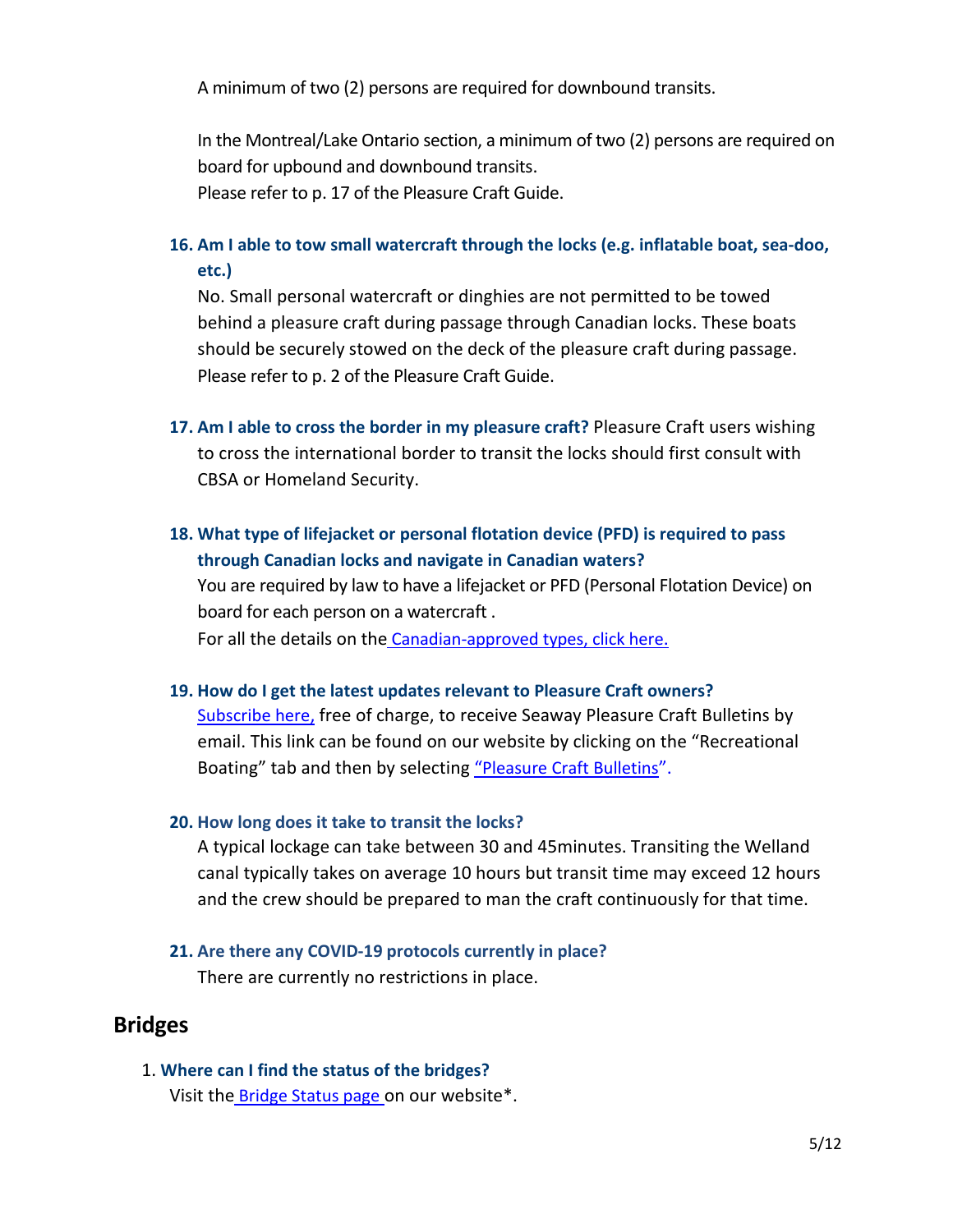In the Welland Canal area, you can also tune in to 93.3FM radio station. There is no radio station available in the Montreal Lake/Ontario section.

\* The Bridge Status can be found on our website by clicking on the "Bridge Status" link at the top right-hand side of our home page.

#### 2. **Why are bridge lift predictions not always accurate?**

There are a number of factors that come into play:

- The weather
- Marine traffic
- Type of vessels
- Road issues
- Emergency actions

In addition, the ship's optimal flow depends on several factors such as wind, current, marine traffic or even enforced pilotage measures which influence the timing of each ship approaching bridges and locks. These factors vary from one ship to the other.

#### **3. How long will a bridge typically be "unavailable" due to a bridge lift?**

There are many variables that affect the exact time for a bridge closure. That said, here are some averages:

For commercial vessels, the process takes approximately 15 minutes. For pleasure crafts and maintenance work, the process takes approximately 10 minutes.

#### **4. Why are bridges lifted even if there is no ship passing?**

In some cases, the bridge is lifted for regular maintenance or bridge closures due to security issues or unforeseen circumstances including ground or traffic incidents. Information on bridge closures and maintenance work can be found on our Bridge Status webpage.

## **5. What guidelines do you have in place to mitigate the impact of vessels passing in the Welland Canal?**

The following best practices have been put in place:

 An understanding has been established with the emergency medical services (EMS), Fire Department, (FD), the region and the Ministry of Transport to establish priority of EMS and FD vehicles over any other users of the bridge in case of an emergency: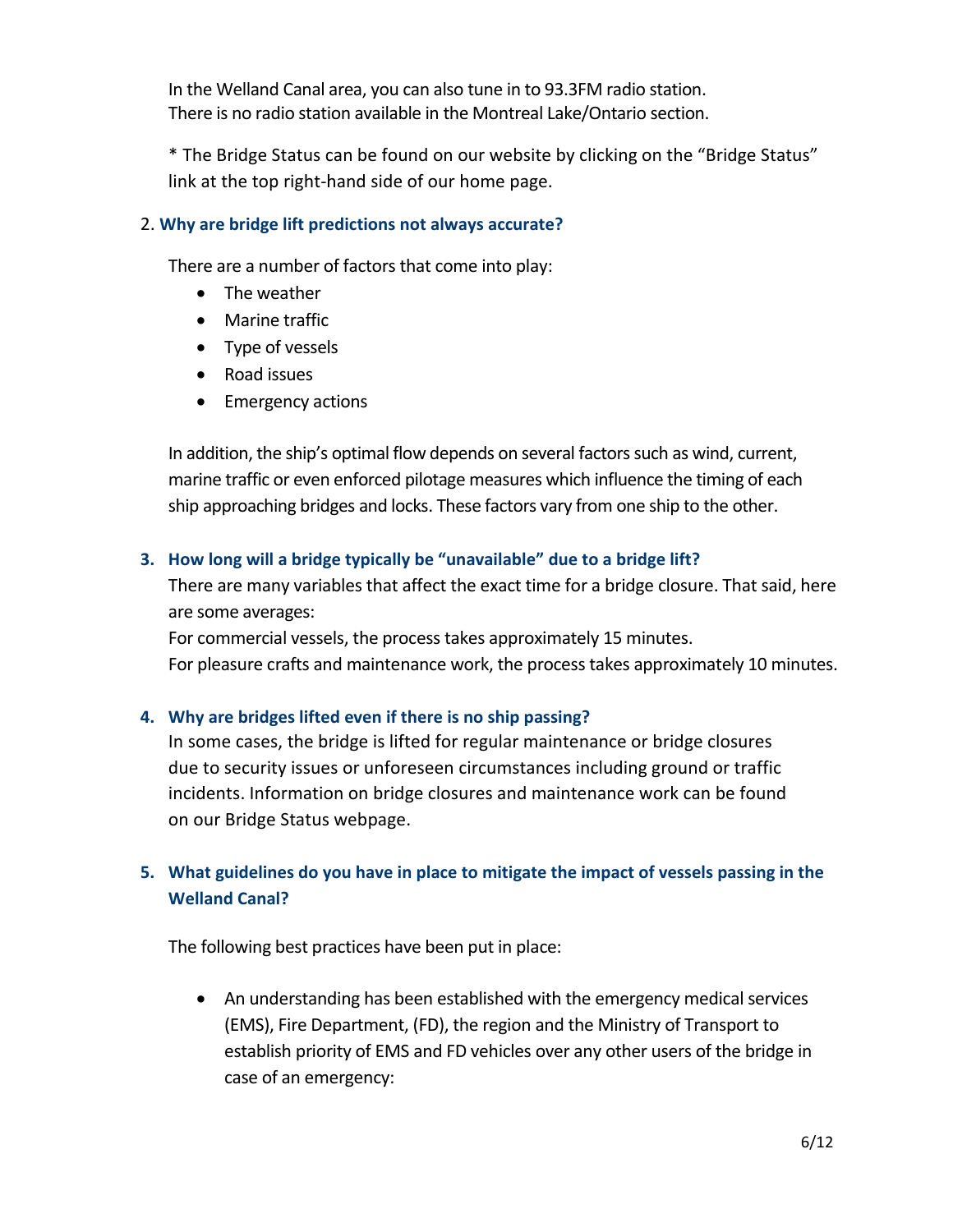- i. A direct phone line allows for advanced call from the EMS/FD to our Operations Centre to define the best course of action based on timing:
	- 1. Keep the bridge down or lower it while waiting for emergency vehicles to pass.
	- 2. Provide bridge status as well as best alternate route.
- From Monday to Friday, between 7:30 a.m. and 9 a.m. and between 4 p.m. and 5:30 p.m., during peak business and schools transit periods around and over the canal, our best efforts are made not to raise bridge 1 (Lakeshore) and bridge 3a (Carleton) at the same time.
- In case of QEW (Skyway) closure, we work in collaboration with the region and the Ministry of Transportation to balance bridges to mitigate impact on ground traffic.
- During recreational navigation season, pleasure crafts crossing the Welland Canal are now bundled together to limit the number of bridge lifts.
- Our bridge status web page and mobile application are available to the public and provide bridge status and additional information.
- Access to a live map showing the exact location of vessels in and around the Canal is also available on our website for bridge users to facilitate decision making regarding best route to take.

## **6. What is the Seaway doing to ensure that all 4 bridges are not up at the same time in the Welland Canal area? Do you have a policy in place to avoid this situation?**

Raising all 4 bridges at the same time is an outlier event which is prompted by very rare occurrences and not typical in operating the bridges along the Welland Canal.

The alignment of ships in the Welland Canal always requires that safety is paramount for vessels to maintain optimal flow as they approach bridges and locks:

> Maintaining an optimal flow depends on several unpredictable factors such as wind and current, which influence the timing of a ship approaching bridges and locks. This can create ground transit issues that become necessary to assure safety and security.

We have best practices in place to mitigate the effects of these timing issues on ground transit around and over the canal.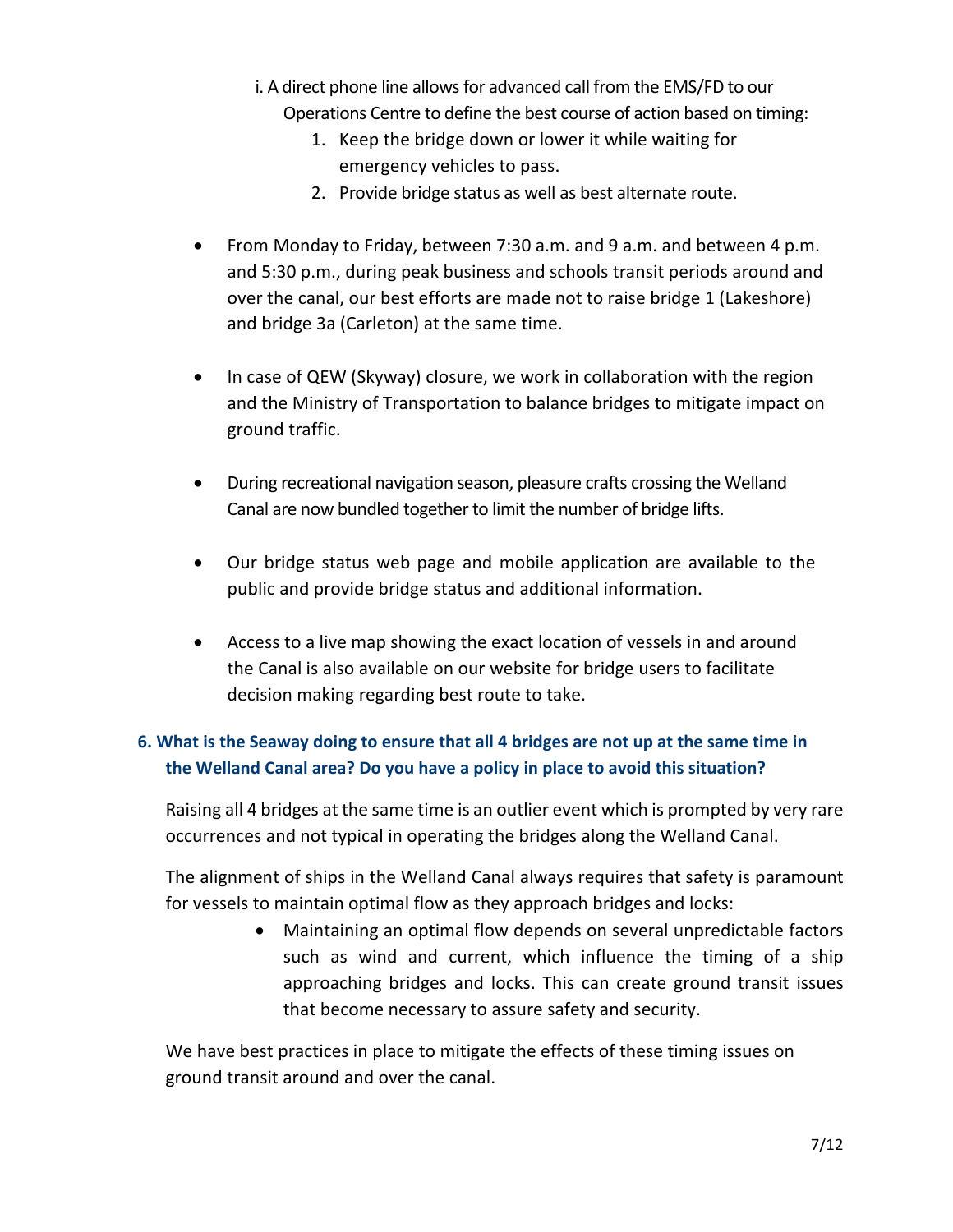## **7. Is the passage of vessels in the Welland Canal putting at risk the people in East Port Weller?**

No. The alignment of ships requires that safety is paramount for vessels to maintain optimal flow as they approach bridges and locks:

 Maintaining an optimal flow depends on several unpredictable factors such as wind and current which influence the timing of a ship approaching bridges and locks. This can create ground transit issues that nonetheless become necessary to assure safety and security of all.

In addition, an understanding has been established with the emergency medical services (EMS), Fire Department, (FD), the region and the Ministry of Transport to establish priority of EMS and FD vehicles over any other users of the bridge in case of an emergency:

- i. A direct phone line allows for an advanced call from the EMS/FD to our Center of operations to define best course of action based on timing:
	- 1. Keep the bridge down or lower it while waiting for emergency vehicles to pass.
	- 2. Provide bridges status as well as best alternate route.

This practice has always been respected by all and to this date, EMS and FD vehicles have always been accommodated.

## **8. When the 4 bridges are up, what is the procedure for emergency vehicles that need access to residences and businesses on the East side of the Welland Canal?**

An understanding has been established with the emergency medical services (EMS), Fire Department, (FD), the region and the Ministry of Transport to establish priority of EMS and FD vehicles over any other users of the bridge in case of an emergency:

- i. A direct phone line allows for an advanced call from the EMS/FD to our Operations Centre to define best course of action based on timing:
	- 1. Keep the bridge down or lower it while waiting for emergency vehicles to pass.
	- 2. Provide bridge status as well as best alternate route.

This understanding has always been respected by all and to this date, EMS and FD vehicles have always been accommodated properly.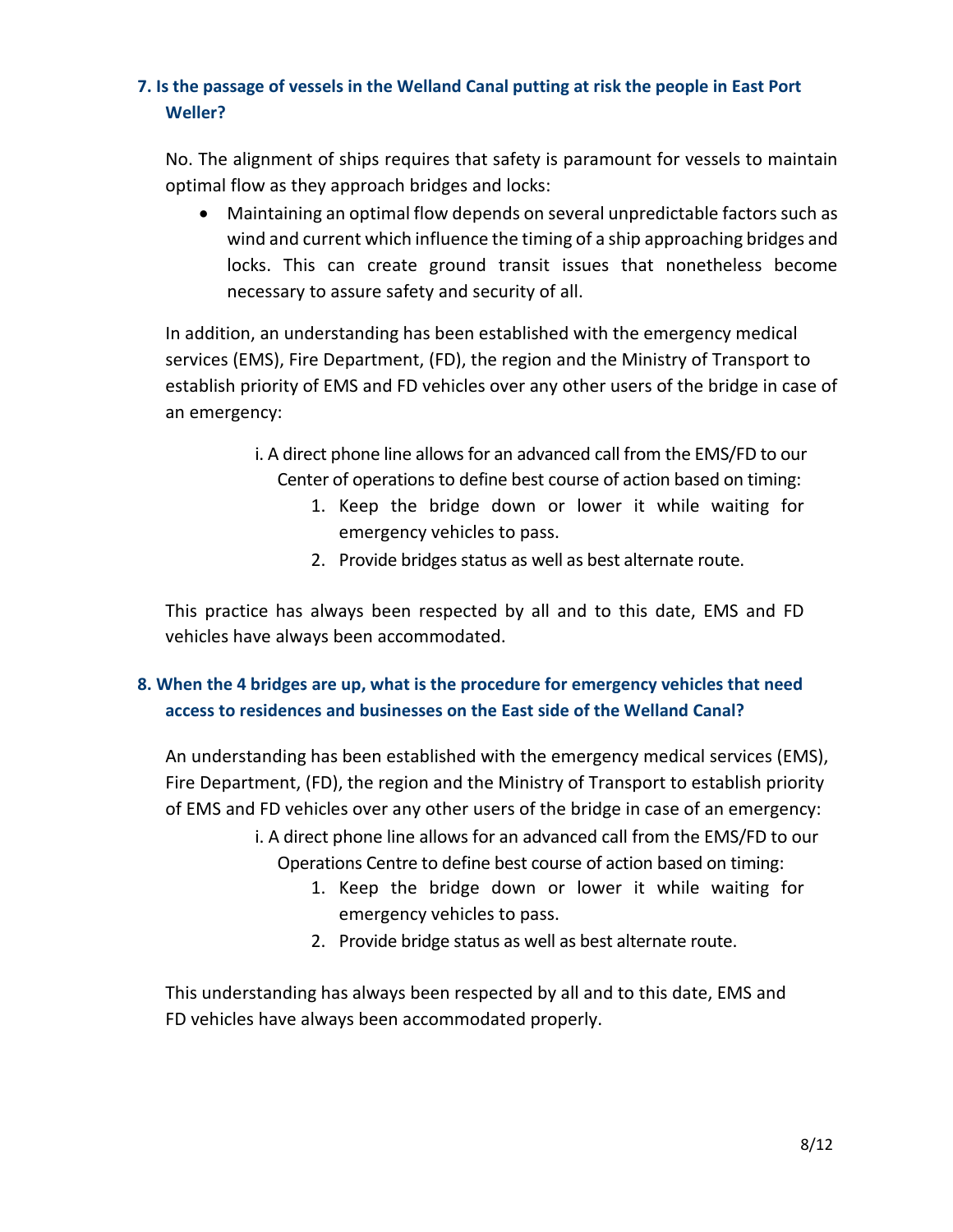## **Viewing Ships**

#### **1. Where is the best location to view ships?**

In the Welland Canal, the Lock 3 Viewing platform is the perfect place to safely view the ships and take photographs.

St. Catharines Museum & Welland Canals Centre 1932 Welland Canals Parkway, St. Catharines, ON L2R 7K6

In Iroquois, there is a dedicated observation area adjacent to the Iroquois Lock.

In the Montreal Lake/Ontario area, the pathway along the Beauharnois Canal offers an excellent view of the ships. Another great location can be found along the South Shore Canal dyke, accessible by foot or bike, and also at Parc Jean Drapeau.

#### **2. Where do I find the marine traffic map online?**

The marine traffic link can be found by clicking on the "Navigating the Seaway" tab on our home page and then selecting "Seaway Map". [Click here for a direct link.](https://greatlakes-seaway.com/en/navigating-the-seaway/seaway-map/)

#### **3. Where can I find vessel transit information?**

The vessel transit information can be found by clicking on the "Commercial Shipping" tab on our home page and then selecting "Vessel Transit Information". [Click here for a direct link.](https://greatlakes-seaway.com/en/commercial-shipping/vessel-transit-information/) 

**4.** Is it possible for a member of the public to board a ship at lock 1 of the Welland Canal and travel through the system?

For security and safety reasons, this is not possible. That said, you can contact local tourism agencies for several seaway cruise options.

## **Accessing Our Property**

#### **1. Is fishing permitted on Seaway property?**

For safety and security reasons, fishing anywhere in the canal or navigation channel is not authorized.

#### **2. Am I able to take photos on Seaway property?**

In the Welland Canal, the Lock 3 Viewing platform is the perfect place to safely view the ships and take photographs.

St. Catharines Museum & Welland Canals Centre 1932 Welland Canals Parkway, St. Catharines, ON L2R 7K6

In Iroquois, there is a dedicated observation area adjacent to the Iroquois Lock.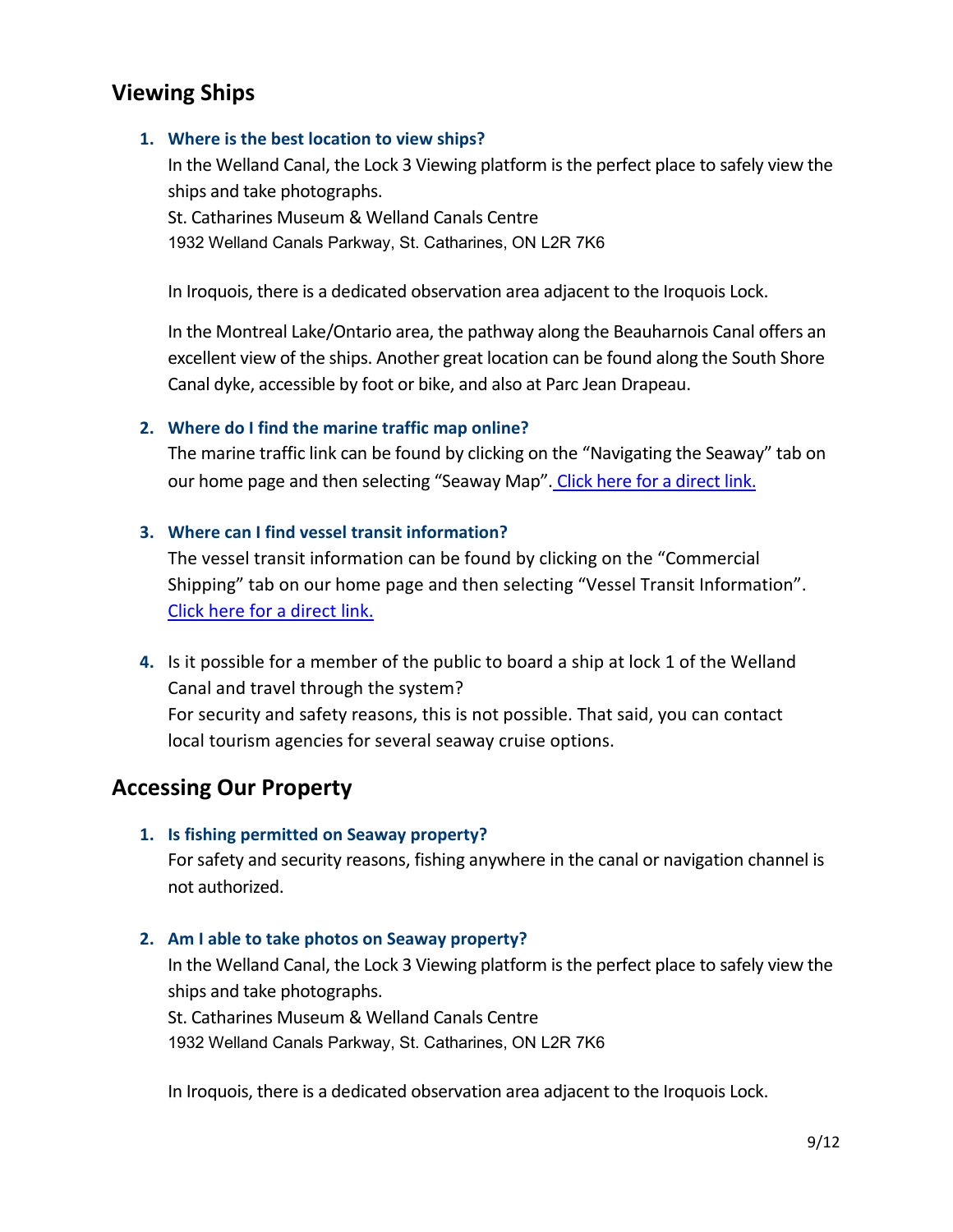In the Montreal Lake/Ontario area, the pathway along the Beauharnois Canal offers an excellent view of the ships. Another great location can be found along the South Shore Canal dyke, accessible by foot or bike, and also Parc Jean Drapeau.

#### 3. **Where are the buildings located?**

| <b>Head Office</b> | <b>Operations Centre Quebec</b> | <b>Operations Centre Ontario</b> |
|--------------------|---------------------------------|----------------------------------|
| 202 Pitt Street    | 151 Écluse Street               | 508 Glendale Avenue              |
| Cornwall, Ontario  | St. Lambert, Quebec             | St. Catharines, Ontario          |
| Canada K6J 3P7     | Canada J4R 2V6                  | Canada L2R 6V8                   |
| Tel: 613-932-5170  | Tel: 450-672-4110               | Tel: 905-641-1932                |
| Fax: 613-932-7286  | Fax: 450-672-7098               | Fax: 905-682-4525                |

#### **4. Can we visit your property or buildings?**

No. Our properties are private and no trespassing is allowed. That said, in the Welland you can visit the St. Catharines Museum & Welland Canals Centre, located at lock 3.

In the Montreal Lake/Ontario area, the pathway along the Beauharnois Canal offers an excellent view of the ships. Another great location can be found along the South Shore Canal dyke, accessible by foot or bike, and also Parc Jean Drapeau.

#### **5. Are all terrain vehicles and dirt bikes permitted on Seaway property?**

No. Our properties are private and no trespassing is allowed. This "no-trespassing" applies to pedestrians and all vehicles (e.g. ATVs, electric bikes, snowmobiles, bikes, dirt bikes, etc.).

## **Recreational Paths**

## **1. What are the dates and hours of operation of the bike path in St. Lambert, Côte Ste-Catherine?**

In the Montreal/Lake Ontario region, the bike path located next to Victoria Bridge is managed by Parc Jean-Drapeau; it is not managed by the Seaway. Please refer to their website for information: [Bike link and Route verte - Parc](https://www.parcjeandrapeau.com/en/south-shore-bike-link-route-verte-montreal/)  [Jean-Drapeau \(parcjeandrapeau.com\)](https://www.parcjeandrapeau.com/en/south-shore-bike-link-route-verte-montreal/)

## **2. Am I allowed to bike or walk across the Beauharnois bridges (Pont Larocque and Pont St-Louis-de- Gonzague)?**

No. These structures were not originally designed to accommodate pedestrians or cyclists. As safety remains the priority for The St. Lawrence Seaway Management Corporation, bicycles are not permitted to cross these bridges.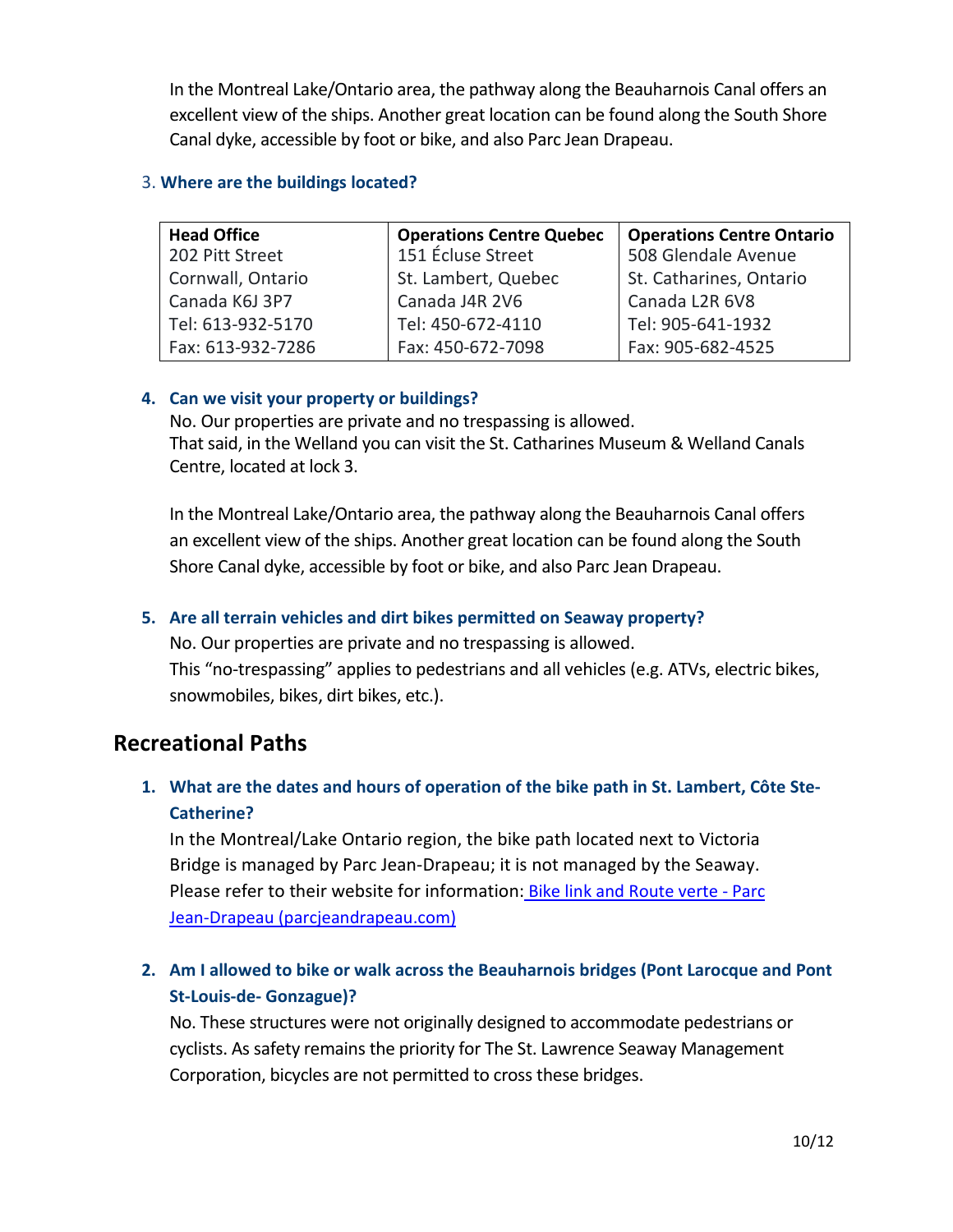The Corporation remains involved, with various partners in the region, in a project to build a safe passage for cyclists at the Saint-Louis-de-Gonzagues Bridge.

#### 3. **Are there recreational pathways near the water in the Welland area?**

There are some great recreational paths in the Welland area. Check out these links: [Welland Canals Parkway Trail \(visitniagaracanada.com\)](https://www.visitniagaracanada.com/do/welland-canals-parkway/) 

[Welland Canals Parkway Trail | Niagara Cycling Tourism Centre](http://www.niagaracyclingtourism.com/bike-routes/greater-niagara-circle-route/welland-canal-recreation-trail/) 

## **Careers**

#### **1. What jobs are currently open at the Seaway?**

We are delighted that you are interested in exploring the exciting career opportunities offered by The St. Lawrence Seaway Management Corporation (SLSMC). Please visit our [Careers page](https://career17.sapsf.com/career?company=SLSMCPRD&lang=en_US) [f](https://career17.sapsf.com/career?company=SLSMCPRD&lang=en_US)or current career opportunities.

#### **2. How do I apply for a job?**

To apply for a job, visit our [Careers page](https://career17.sapsf.com/career?company=SLSMCPRD&lang=en_US) [a](https://career17.sapsf.com/career?company=SLSMCPRD&lang=en_US)nd sign in to your profile to apply for a job opening. If you don't already have a profile, you'll can easily create one.

#### **3. How do I create a profile?**

Simply click on the 'sign in' button on the top right corner of the [Careers page](https://career17.sapsf.com/career?company=SLSMCPRD&lang=en_US) and follow the instructions.

#### **4. Why do I need a profile?**

The profile allows you to apply for jobs at the Seaway. It also saves your background experience and business information so recruiters can easily find you when new jobs come up. The more details you add, the more likely the job will match your interests. Also, your profile is automatically attached to any job you apply to.

#### **5. Can I sign up for alerts on new career opportunities?**

When signed into your profile, you have the option to create 'job alerts'. This feature will notify you when relevant jobs are posted.

#### **6. How do I search for current job openings?**

On our [Careers page](https://career17.sapsf.com/career?company=SLSMCPRD&lang=en_US)[,](https://career17.sapsf.com/career?company=SLSMCPRD&lang=en_US) you can look at our current job openings. You can search, filter, and sort jobs to find the right one for you. You also have the ability to track and manage the jobs you've found, save jobs for a later review later, view the status of jobs you applied to and sign up for job alerts.